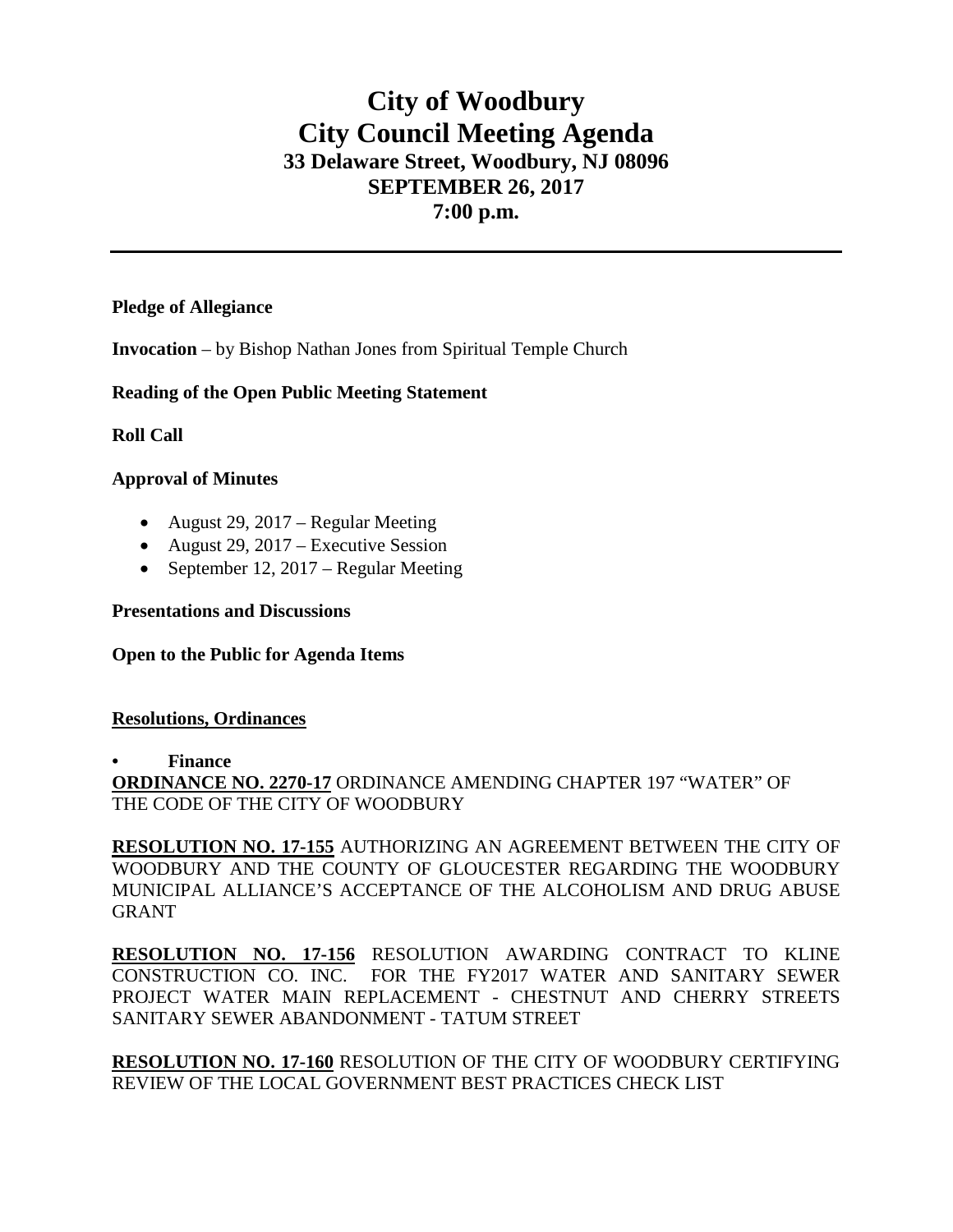**RESOLUTION NO. 17-161** RESOLUTION TO CANCEL BALANCES ON WATER / SEWER ACCOUNTS THAT THE CITY OF WOODBURY OWNS BY WAY OF FORECLOSURE

Motion for Approval to Pay the Listed Vouchers

### **• Economic Development**

**ORDINANCE NO. 2269-17** - ORDINANCE AUTHORIZING THE PURCHASE OF REAL PROPERTY LOCATED AT BROAD STREET BACKLOT AKA BLOCK 75 LOT 27 ON THE OFFICAL TAX MAP OF THE CITY OF WOODBURY *(First reading September 12, 2017, public hearing September 26, 2017)*

**RESOLUTION NO. 17-152** RESOLUTION OF THE CITY OF WOODBURY AUTHORIZING THE RECREATION & OPEN SPACE INVENTORY (ROSI) CERTIFICATION FOR THE GREEN ACRES GRANT PROJECT #0822-17-048

**• Public Safety**

**RESOLUTION NO. 17-153** RESOLUTION AUTHORIZING THE SALE OF PUBLIC PROPERTY ON-LINE THROUGH A NEW JERSEY STATE CONTRACT AUCTION SERVICE (GOVDEALS.COM)

**RESOLUTION NO. 17-154** RESOLUTION APPOINTING JOSEPH BUONO AS THE 9-1-1 COORDINATOR FOR THE CITY OF WOODBURY

**• Public Works** 

**RESOLUTION NO. 17-157** RESOLUTION AUTHORIZING THE EXECUTION OF AN EMERGENCY REPAIR CONTRACT WITH HUNGERFORD AND TERRY, INC. FOR REPLACEMENT PROGRAMMER LOGIC CONTROLLER AND CONTROL PANEL REPLACEMENT

**RESOLUTION NO. 17-158** RESOLUTION AUTHORIZING THE CITY OF WOODBURY TO ENTER INTO AN INTERLOCAL CONTRACT FOR COOPERATIVE PURCHASING WITH HOUSTON-GALVESTON AREA COUNCIL (H-GAC)

**RESOLUTION #17-159** RESOLUTION AUTHORIZING THE PURCHASE OF A TRASH TRUCK THROUGH THE HOUSTON-GALVESTON AREA COUNCIL (H-GAC) COOPERATIVE PURCHASING CONTRACT